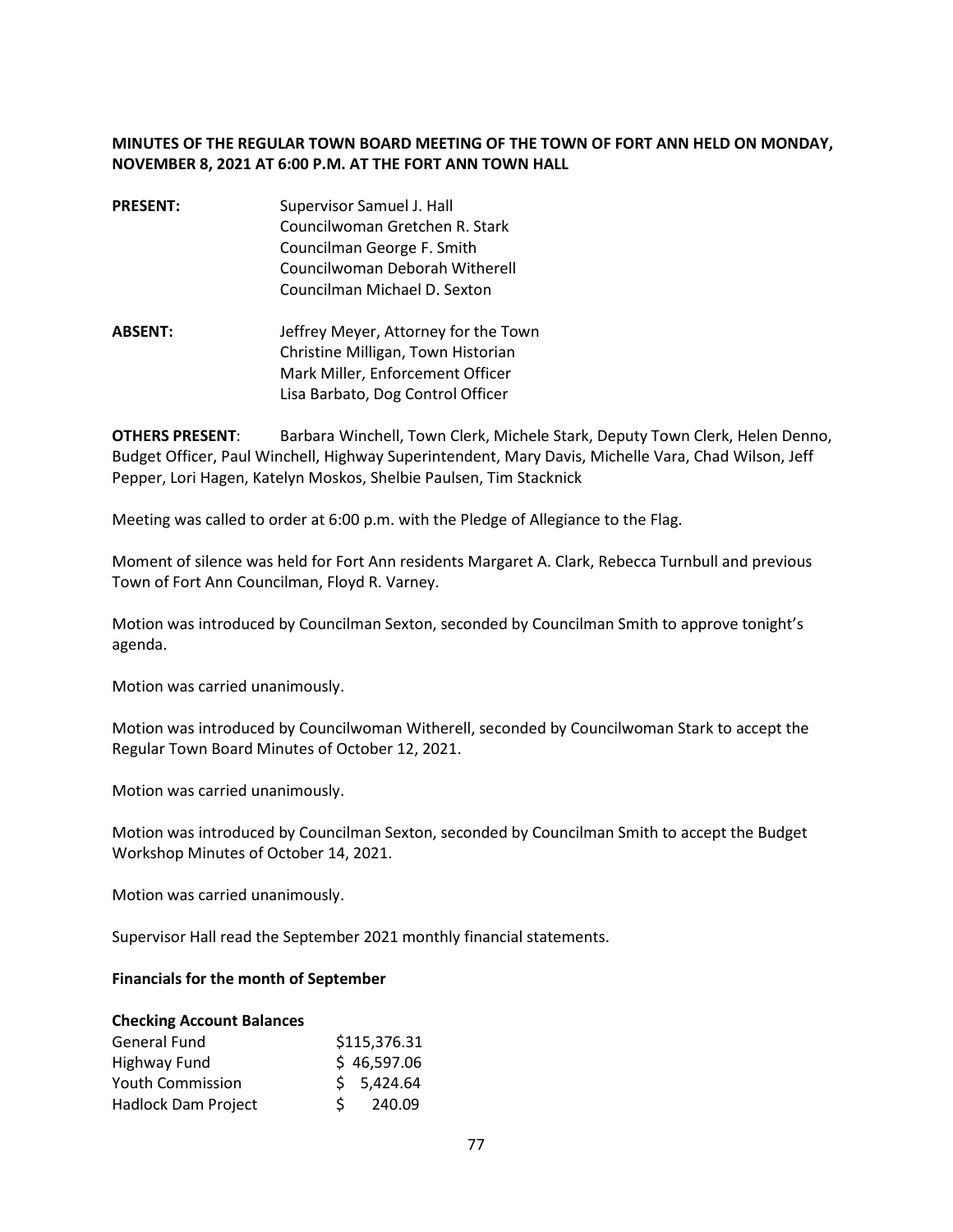| <b>Hadlock Park District Fund</b>    |              | \$20,751.02  |
|--------------------------------------|--------------|--------------|
| <b>Consolidated Health District</b>  | \$           | 370.48       |
| Trust & Agency Fund                  | Ś            | 2,127.69     |
| <b>Medical Reimbursement Fund</b>    | Ś.           | 1,934.22     |
| <b>Savings Accounts</b>              |              |              |
| <b>NYCLASS General Fund</b>          |              | \$498,337.90 |
| <b>NYCLASS Highway Fund</b>          | \$427,570.47 |              |
| <b>NYCLASS Hadlock Park District</b> |              | \$95,747.47  |
| <b>LOSAP</b>                         |              | 5.78         |

Motion was introduced by Councilwoman Stark, seconded by Councilman Smith to pay the bills as warranted and audited.

Motion was carried unanimously.

### **6:03 p.m. Public Comment opened.**

### **6:04 p.m. Public Comment closed without comment.**

#### **3.0 Report from Town Officials and Committees:**

**Supervisor's Report:** Supervisor Hall reported that the annual dam inspection was scheduled for tomorrow but may be rescheduled for Veterans Day. The annual inspection doesn't usually take place until the Spring but since there were issues/concerns about possible damage from the wave boat it was decided to have the annual inspection this Fall.

Supervisor Hall contacted DEC about attending tonight's board meeting and speaking about biosolids. DEC couldn't make it tonight but hopefully will be at the December 13, 2021 town board meeting.

Councilman Smith said he would report out on the Harvester work for the year next month. He ordered a new buoy for Hadlock for Spring. There was a buoy that split and had to be replaced. It got hit or something damaged it.

**Highway Superintendent Report**: The Highway Superintendent reported that they have finished up about a mile of paving on Sly Pond Road; some stretch of paving at Cartier Lane and Dewey's Bridge; getting prepared for winter; grading up dirt roads; doing ditch work and getting trucks to plow for winter.

**Town Clerk's Report** was given for October 2021.

**Enforcement Officer Report** not present but provided a paper copy of his October 2021 report was distributed.

**Historian**: Not present

**Dog Control Officer**: Not present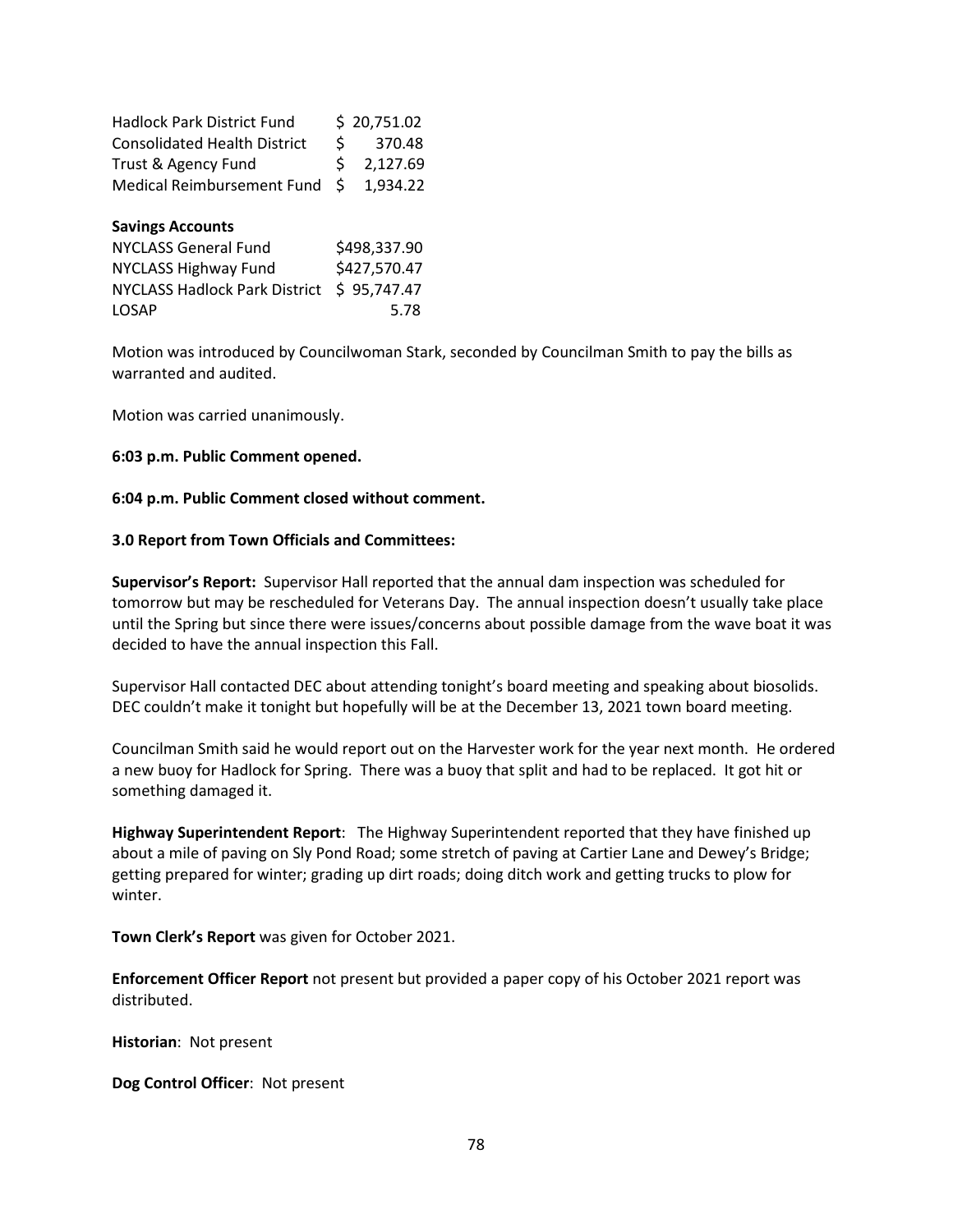### **4.0 Old Business – nothing new to report on**

4.1 A Local Law Regulating Short-Term Rentals in the Town of Fort Ann.

4.2 A Local Law Amending the Town of Fort Ann Site Plan Review.

**5.0 New Business** Supervisor Hall stated he received a resignation letter from Fort Ann Town Tax Collector, Donna Klein, today effective November 23, 2021 and asked the town board to make a motion to accept her letter of resignation. Motion was introduced by Councilwoman Stark, seconded by Councilwoman Witherell to accept the Tax Collector's Resignation Letter effective November 23, 2021.

Motion was carried unanimously.

# **RESOLUTION #64-2021 TO ADOPT THE 2022 BUDGET**

On motion of Councilman Smith, seconded by Councilwoman Stark to accept resolution entitled "Resolution to Adopt the 2022 Budget."

ADOPTED AYES 5 Sexton, Smith, Stark, Witherell, Hall

**RESOLVED,** that the Town Board of the Town of Fort Ann adopts the 2022 budget.

## **RESOLUTION #65-2021**

## **AUTHORIZING CONTRACT AND PAYMENT WITH PENFLEX, INC. FOR PURPOSE OF LOSAP PROGRAM FOR WEST FORT ANN AND PILOT KNOB FIRE DISTRICTS**

On the motion of Councilwoman Stark, seconded by Councilman Sexton to accept resolution entitled "Resolution Authorizing contract and payment with PENFLEX, Inc. for purpose of LOSAP Program for West Fort Ann and Pilot Knob Fire Districts."

ADOPTED AYES 5 Sexton, Smith, Stark, Witherell, Hall

**RESOLVED,** the Town Board hereby authorizes the Town Supervisor to accept and execute the necessary agreements on behalf of the Town of Fort Ann.

## **RESOLUTION #66-2021**

## **APPROVING 2022 CONTRACT WITH MOUNTAIN MEDICAL FOR DRUG & ALCOHOL TESTING**

On the motion of Councilman Smith, seconded by Councilman Sexton to accept resolution entitled "Resolution Approving 2022 Contract with Mountain Medical for Drug & Alcohol Testing."

ADOPTED AYES 5 Sexton, Smith, Stark, Witherell, Hall

**RESOLVED**, the Town Board hereby authorizes the Supervisor to execute the contract in accordance with this resolution.

#### **RESOLUTION #67-2021**

**AUTHORIZING REQUEST FOR PROPOSAL FROM QUALIFIED INDEPENDENT CERTIFIED PUBLIC ACCOUNTANTS OR INDEPENDENT PUBLIC ACCOUNTANTS TO ASSIST WITH THE PREPARATION OF THE AUD, AUDIT THE TOWN'S FINANCIAL RECORDS IF DEEMED NECESSARY AND SERVE AS CONSULTANTS FOR UPCOMING FINANCIAL ISSUES/PROJECTS**